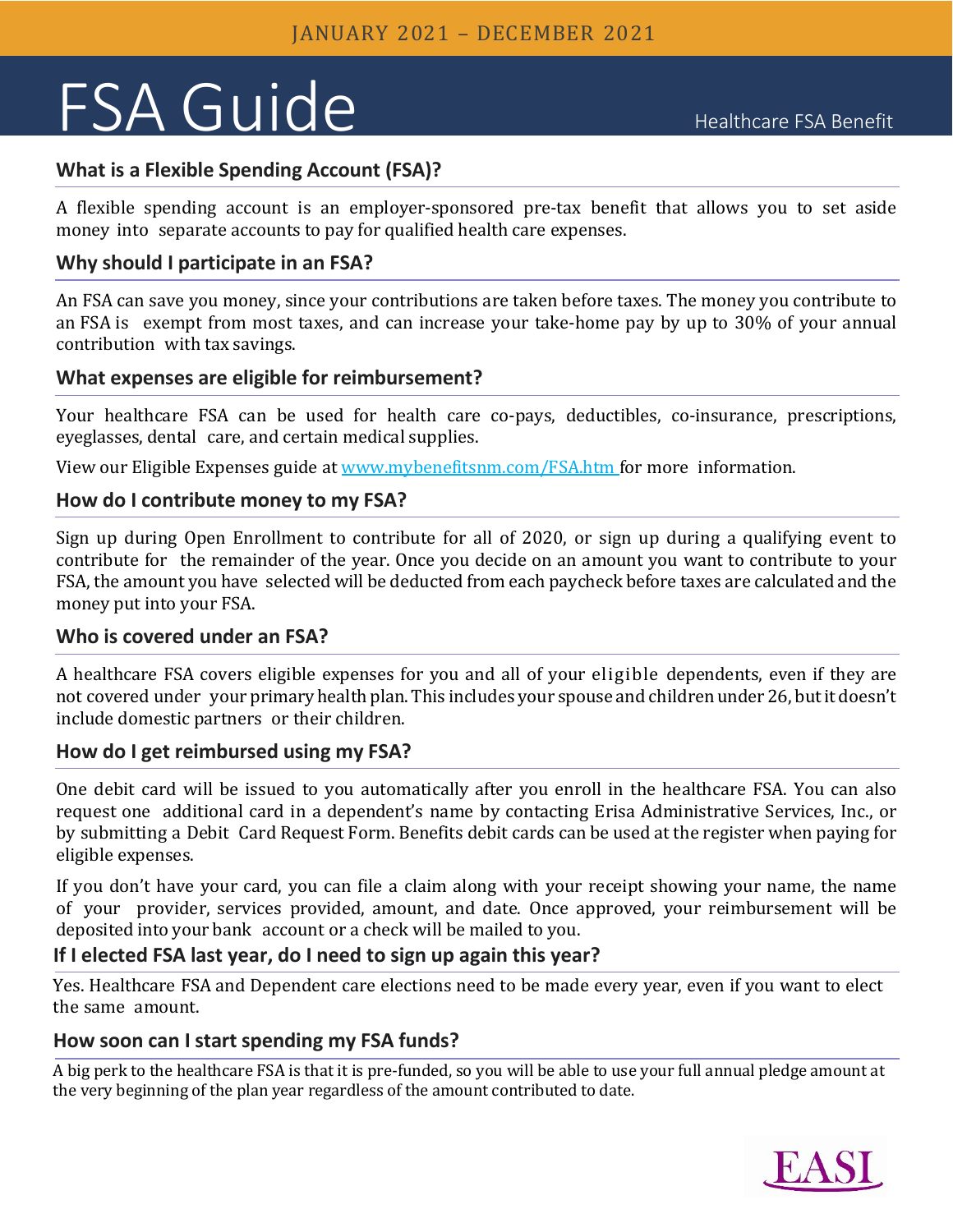# **What happens if I don't spend all my FSA funds by the end of the plan year?**

Be sure to only allocate dollars for predictable medical or dependent care expenses. Any unused funds at the end of the plan year can't be rolled over or refunded, also called the use-it-or-lose-it rule. This is extremely important to keep in mind; unlike other plans such as Health Savings Accounts and Heath Reimbursement Accounts you lose unspent contributions when the plan year ends.

Your Health FSA does have a grace period that allows you to submit claims for services incurred through March 15<sup>th</sup> of the following year.

#### **How much can I contribute?**

| <b>Account</b>         | <b>Minimum Contribution</b> | <b>Maximum Contribution</b> |
|------------------------|-----------------------------|-----------------------------|
| <b>Health Care FSA</b> | \$130                       | \$2,750 per individual      |

This reflects the current 2020 limit. The IRS announces changes to the annual contribution limit each October. You may opt to increase your election to the maximum contribution during Open/Switch Enrollment if it increases.

#### **What happens to my FSA if my employment is terminated?**

Participation in your FSA is also terminated. This means that only expenses that were incurred prior to your termination date are eligible for reimbursement.

#### **What is the deadline for submitting claims?**

Your deadline to submit claims for Health FSA is March 31<sup>st</sup> of the year following your FSA enrollment. If your employment ends in the middle of the year, you have up to 15 days after your termination date to submit claims for services incurred while you were still employed.

#### **How do I determine the date my expenses were incurred?**

Expenses are incurred at the time the medical care was provided, not when you are invoiced or pay the bill. If you visit the doctor on December 28, 2020 and receive the bill on January 2, 2021 your expense was incurred on December 28 and would only be covered by a 2020 FSA. You may also incur claims between January 1<sup>st</sup> and March 15<sup>th</sup> for the prior plan year during the grace period.

# **Are over-the-counter (OTC) medications eligible for reimbursement?**

Yes, OTC medications are potentially eligible, and thanks to the CARES Act of 2020 you are no longer required to provide a prescription or Letter of Medical Necessity to purchase OTC medications. At most pharmacies you will find that they identify the items as FSA eligible on the receipt, but if it does not appear to identify the items as eligible, make sure to submit an itemized receipt with your claim.

#### **What is a Letter of Medical Necessity?**

The IRS mandates that eligible expenses be primarily for the diagnosis, treatment, or prevention of disease or for treatment of conditions affecting any functional part of the body. For example, vitamins are not typically covered because they are used for general wellness, but your doctor may prescribe a vitamin to treat your medical condition. The vitamin would then be eligible if your doctor verified the necessity in treatment. You can find a copy of this form on our website at:

[www.mybenefitsnm.com/FSA.htm](http://www.mybenefitsnm.com/FSA.htm)

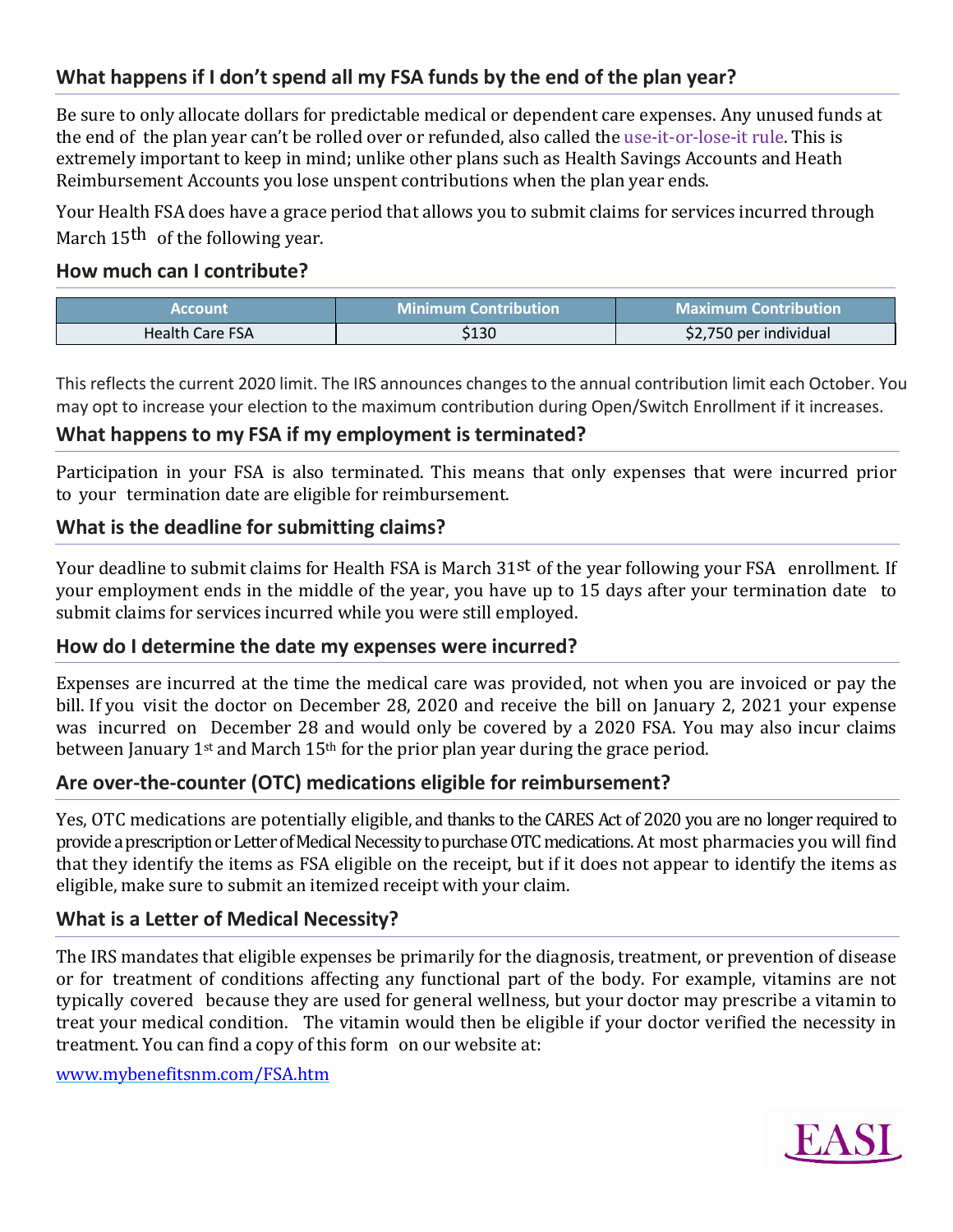# **When can I Enroll in FSA?**

You can enroll in FSA in one of three ways:

- Within 31 days of your Date of Hire
- During Open/Switch Enrollment
- Within 31 days of a valid Qualifying Event

If you are a new hire or wish to add FSA during the annual Open/Switch Enrollment window then please go to [www.mybenefitsnm.com](http://www.mybenefitsnm.com/) and click on the enrollment tab for details. If you have a Qualifying Event which may allow you to make changes to your benefit you can find the form here as well. If you are not sure if your event allows for a change you are welcome to contact Erisa Administrators and inquire.

# **Getting Started with BenefitsbyET**

Handling your claims is easy with the BenefitsbyET online portal. Once you have been enrolled an email with instructions on accessing the portal will be sent to the email address you provided. Log in to the consumer portal, hosted by Erisa Trust Inc. in conjunction with Wex Health Systems on any computer at: [https://benefitsbyet.lh1ondemand.com/.](https://benefitsbyet.lh1ondemand.com/) Follow the instructions on how to register your account so you can have full access to a suite of tools to monitor available funds, expenses, claims and more.

#### **Using the BenefitsbyET Phone App**

You will want to download the phone app in the Android or Apple app stores. Search for "BenefitsbyET" in your preferred app store. You can also use the links located on our information page at [https://www.mybenefitsnm.com/FSA.htm.](https://www.mybenefitsnm.com/FSA.htm) Your phone app allows you to submit a photo of documentation as documentation for any claim.

#### **Filing a Claim**

All participants receive an Erisa Trust Debit Card for use with FSA. You can handle co-pays, prescription payments, and most incurred costs on the debit card. If you participated in FSA for the prior plan year (2020) your existing card will still be good for the new plan year.

If you submit a manual claim for reimbursement you may choose to receive a paper check, submit payment to the provider directly, or provide bank information for electronic reimbursement.

#### **Submitting Documentation**

In your online portal you have the ability to upload and attach supporting documentation to a pending claim. You will receive a notice within no more than 1 week from the claims system if additional documentation is required. For most card services claims you need take no action, but if the provider service is unclear or the purchase is not identifiable as an FSA eligble expense then additional documentation will be required.